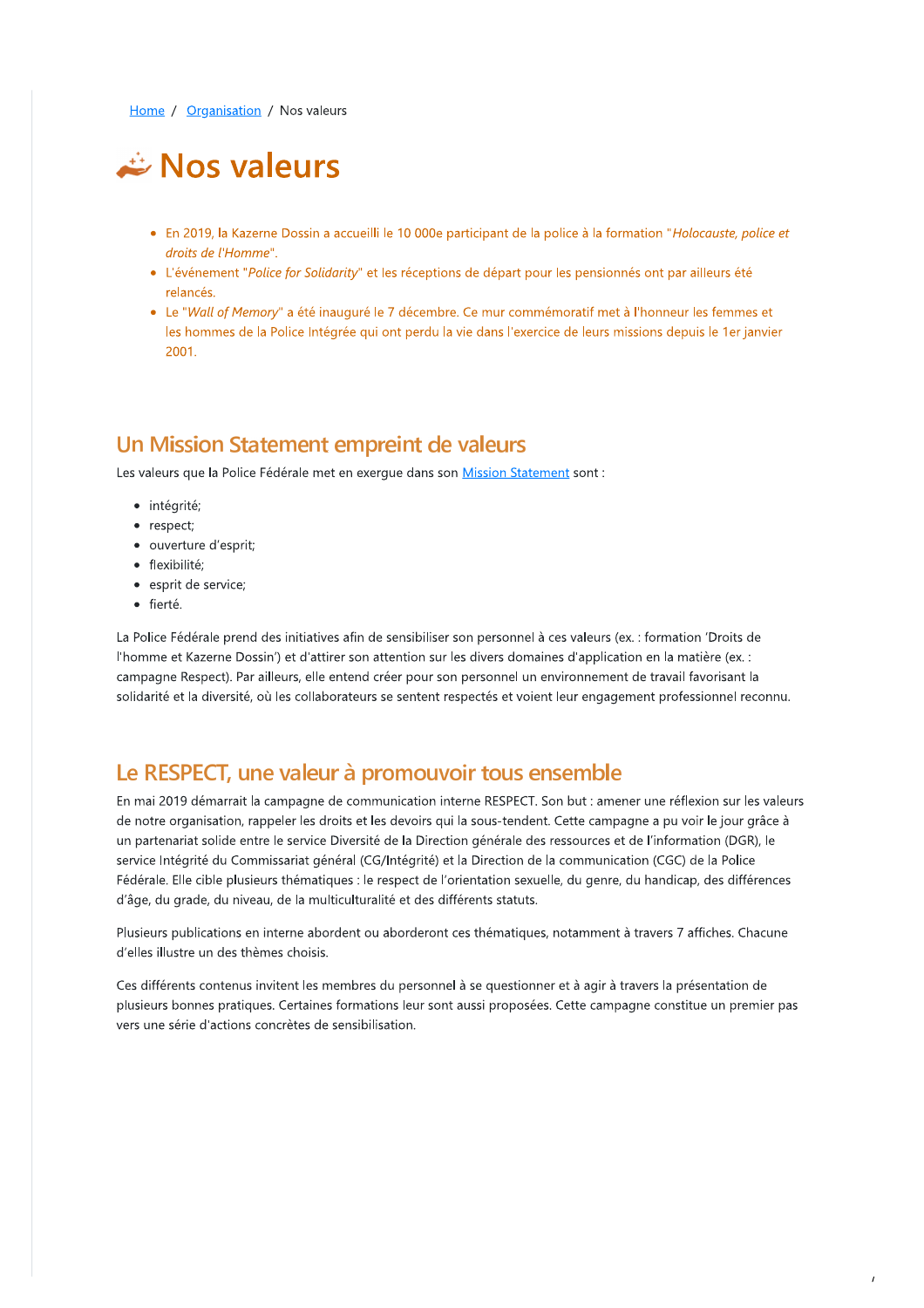This website uses cookies to ensure you get the best experience on our website.

Cookie Settings Accept all cookies



#### Réception des membres pensionnés : une tradition à honorer

À l'initiative du commissaire général, la Police Fédérale a réinstauré une tradition : les réceptions pour les membres pensionnés. L'objectif : mettre à l'honneur les anciens membres du personnel et les remercier pour les services qu'ils ont rendus à l'organisation.

Dans toute organisation, il y a des gens qui partent et d'autres qui arrivent. La tradition qui a été réinstaurée en mars 2019 constitue une belle marque de reconnaissance et de respect. Ces événements symboliques sont une manière d'exprimer à nos pensionnés notre profonde gratitude pour le travail qu'ils ont accompli. Les réceptions ont lieu quatre fois par an. Le commissaire général et/ou l'un des directeurs généraux y assistent systématiquement.

Il est important de remercier les collègues qui partent à la retraite. Cette initiative est d'ailleurs liée à l'équilibre entre travail et vie privée, qui est une question de qualité de vie et une condition de base pour un bon fonctionnement professionnel. Le départ à la retraite est un moment charnière, clôturant des années de dévouement envers les citoyens et les autorités de ce pays. Si la police est aujourd'hui reconnue par les autorités et la population, c'est grâce à l'engagement et au professionnalisme de son personnel.

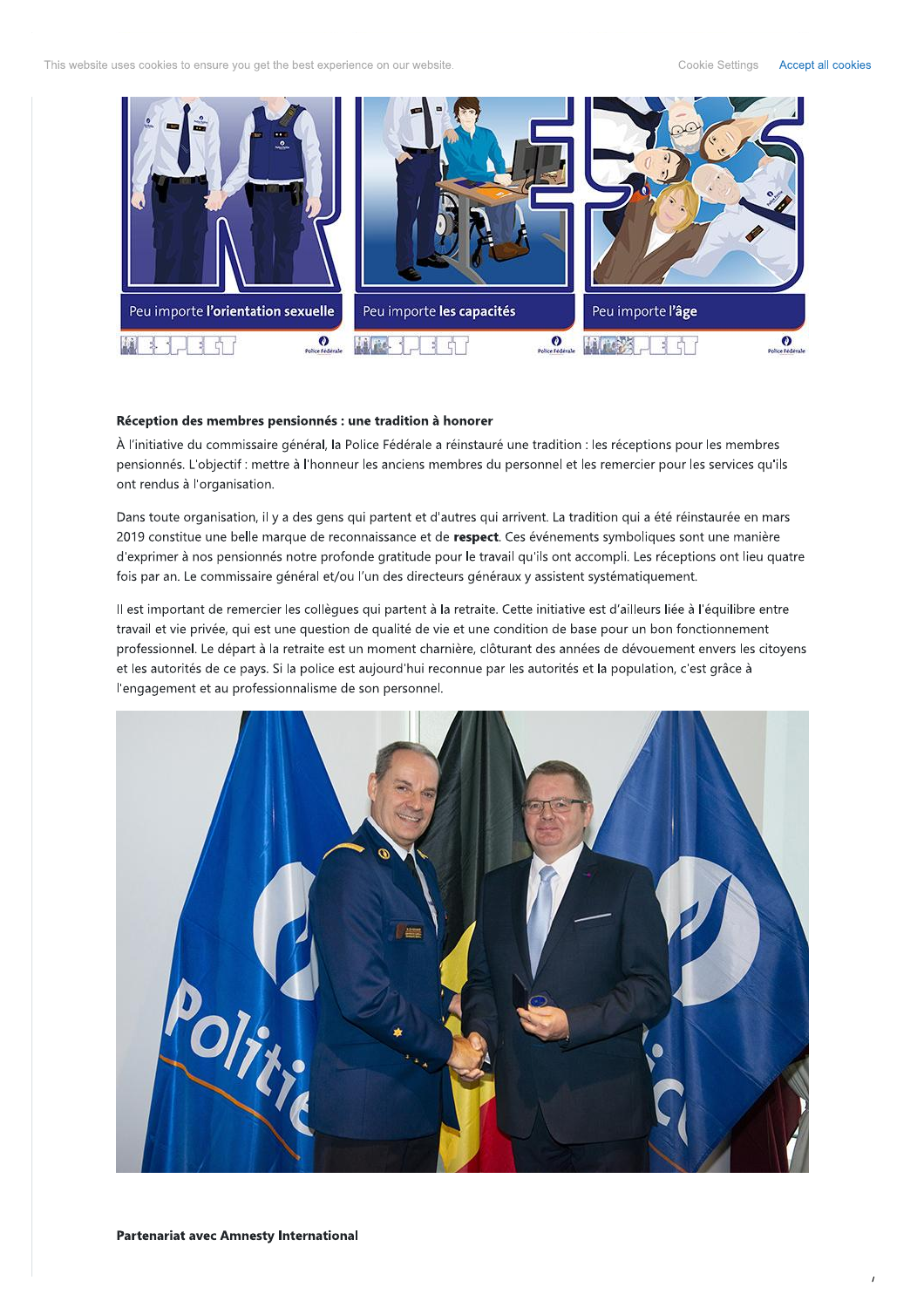collaboration avec le service CG/Intégrité, nous nous sommes engagés, en 2019, sur la voie d'un partenariat durable avec Amnesty International. Dans le cadre de ce partenariat, le commissaire général, de concert avec les chefs de corps de certaines grandes zones de police, a transmis, sous la forme d'un message vidéo, sa déclaration concernant le profilage ethnique, et ce, à l'occasion de la projection du documentaire "Suspect" et du débat politique qui s'en est suivi dans la salle De Roma à Anvers, le 28 mars 2019. Ce partenariat se poursuivra dans les prochaines années.

Vous pouvez regarder le documentaire "Suspect" et le débat qui s'en est suivi via ce lien (vidéo en néerlandais sur Facebook). Le message vidéo avec la déclaration du commissaire général se trouve à 1h33'15".



# La Kazerne Dossin accueille le 10 000e participant de la police en 2019!

Le projet « Holocauste, police et droits de l'Homme » a été officiellement lancé en collaboration avec la Kazerne Dossin le 27 janvier 2014, 69 ans jour pour jour après la libération d'Auschwitz. Grâce à cet accord de coopération, tous les membres du personnel de la Police Intégrée peuvent s'inscrire à une formation d'un jour. Celle-ci sensibilise les policiers aux dilemmes en matière de droits de l'Homme.

Le 23 septembre 2019, Selm, un aspirant-agent de sécurisation, est devenu le 10.000e membre de la police à participer à cette formation depuis sa création en 2014.

# Ils en gardent un esprit critique qu'ils pourront exercer à l'avenir sur leurs propres actes."



"Les policières et les policiers reçoivent un mandat particulier : veiller à la tranquillité, à la sécurité et à la santé publiques. Le recours légitime à la force s'inscrit dans ce cadre. Pour tous les citoyens, et pour les plus de 51 000 membres du personnel de la Police Intégrée, il est fondamental que les policiers fassent preuve du plus grand respect possible pour les droits de l'homme. À la Kazerne Dossin, les participants tirent les lecons du passé en se penchant sur la radicalisation, les violences collectives, l'exclusion et la polarisation. Ils en gardent un esprit critique qu'ils pourront exercer à l'avenir sur leurs propres actes. En six ans, nous avons déjà formé près d'un cinquième de nos collaborateurs : c'est remarquable ! "

> PREMIÈRE CONSEILLÈRE DOMINIQUE VAN RYCKEGHEM Directrice générale a.i. de la gestion des ressources et de l'information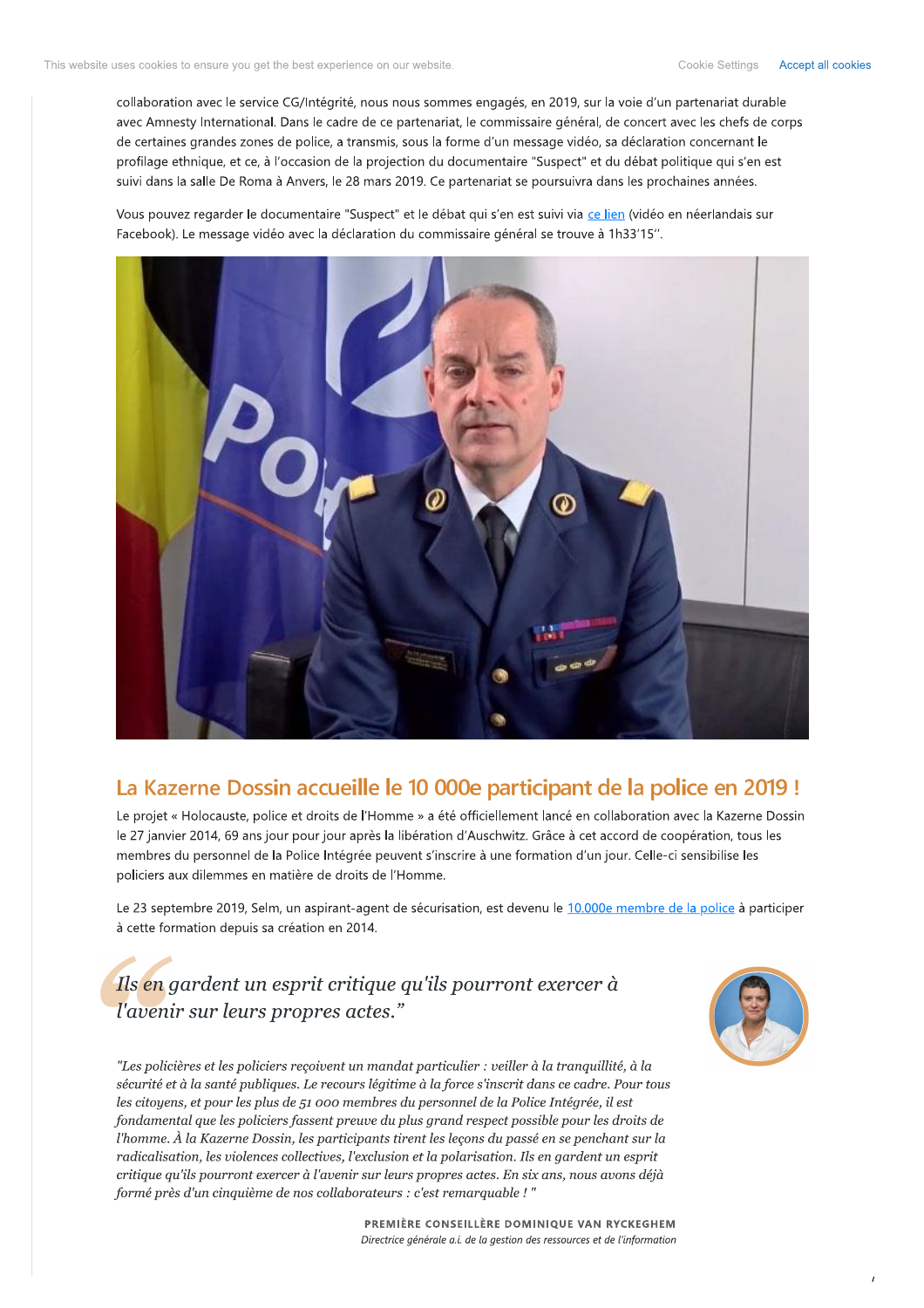

#### Formations "Holocauste, police et droits de l'Homme"

| <b>Sessions</b> | 2018 | 2019 |
|-----------------|------|------|
| Utilisateurs    | 93   | 129  |
| Dirigeants      | ∍    |      |

| <b>Personnes formées</b> | 2018   | 2019       |
|--------------------------|--------|------------|
| Utilisateurs             | 1 636* | 2 3 9 0 ** |
| Dirigeants               | 23     | 8          |

\* Dont 804 aspirants issus de la formation de base.

\*\* Dont 992 aspirants issus de la formation de base.

![](_page_3_Picture_8.jpeg)

### Police for Solidarity : la solidarité n'est pas un vain mot à la police !

Après une interruption de plusieurs années, la Police Fédérale, le Service social ASBL SSD, la zone de police de Bruxelles-Capitale/Ixelles et la Commission permanente de la Police Locale (CPPL) ont décidé de relancer le Running for Solidarity sous une nouvelle appellation, le Police for Solidarity. L'objectif est toujours de stimuler l'esprit d'équipe et la solidarité au sein du corps de police. Le sport est par ailleurs essentiel pour garder la forme. Il contribue à la santé physique et mentale des membres du personnel.

Le Police for Solidarity a donc eu lieu le jeudi 23 mai au stade Roi Baudouin à Bruxelles. Au total, les coureurs ont effectué 6 849 tours, soit 2 740 kilomètres. L'action de solidarité a rapporté 7 224 euros.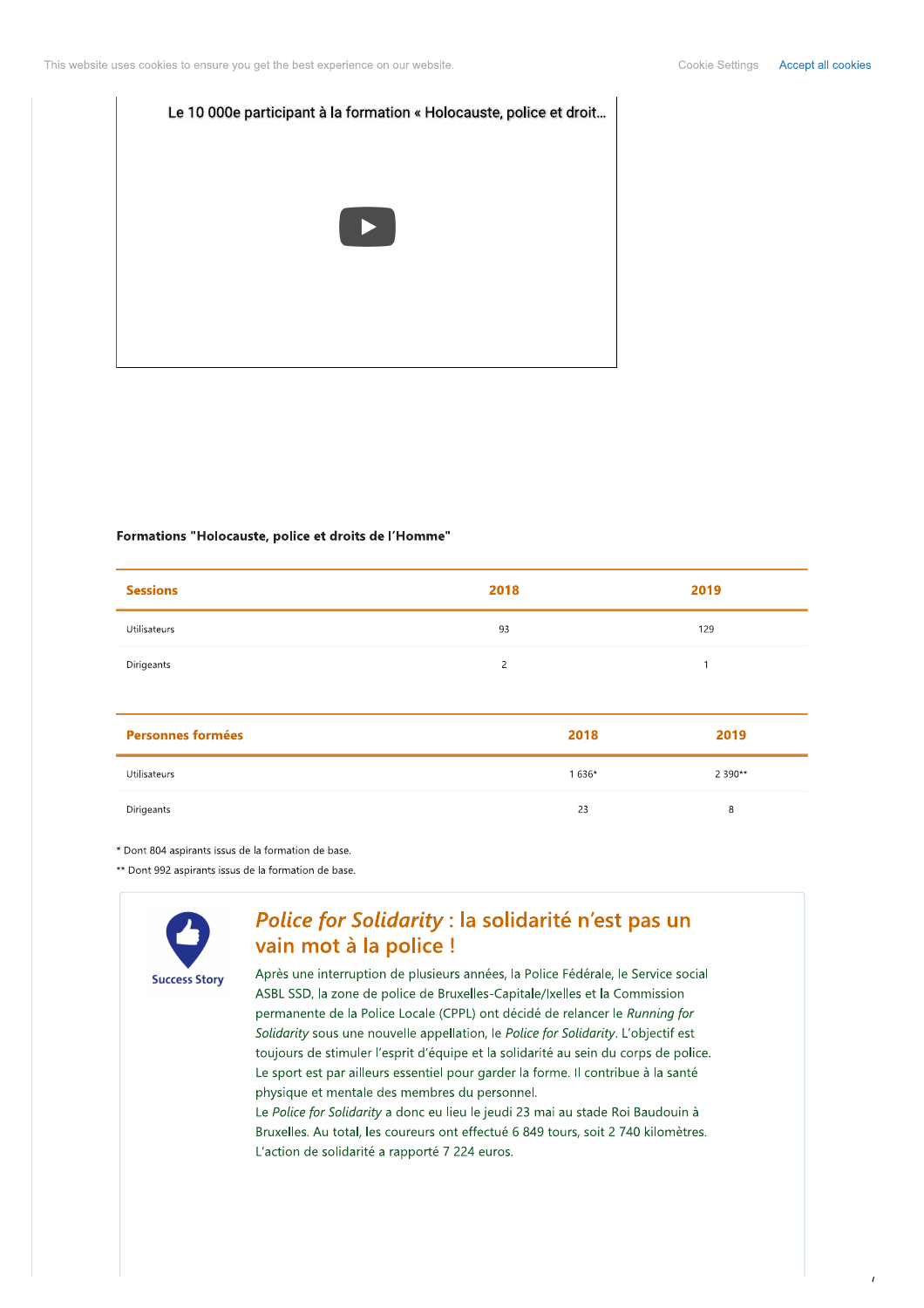![](_page_4_Picture_3.jpeg)

# Un Wall of Memory pour nos 27 collègues policiers décédés

La Police Intégrée commémore chaque année, le 7 décembre, les membres de la Police Fédérale et de la Police Locale tombés en service. Cette date n'a pas été choisie au hasard. Ce 7 décembre 1998 marque la création officielle de la Police Intégrée.

En 2019, un « Wall of Memory » a été inauguré. Il a pris place au rez-de-chaussée du Polis Center, à Bruxelles, un lieu fréquenté quotidiennement par plusieurs centaines de policiers. On y retrouve les photos de 27 hommes et femmes décédés dans l'exercice de leur fonction depuis la mise en œuvre effective de la réforme des services de police le 1er janvier 2001. Une volonté profonde de montrer des visages et des mots plutôt qu'un classement parmi des statistiques malheureuses. Pour que leur souvenir perdure.

Un livre du souvenir a été ouvert permettant aux personnes qui le souhaitaient d'y inscrire quelques mots. On y retrouve des messages touchants des autorités, de parents, d'enfants, d'amis, de collègues privés à jamais d'un être cher.

![](_page_4_Picture_8.jpeg)